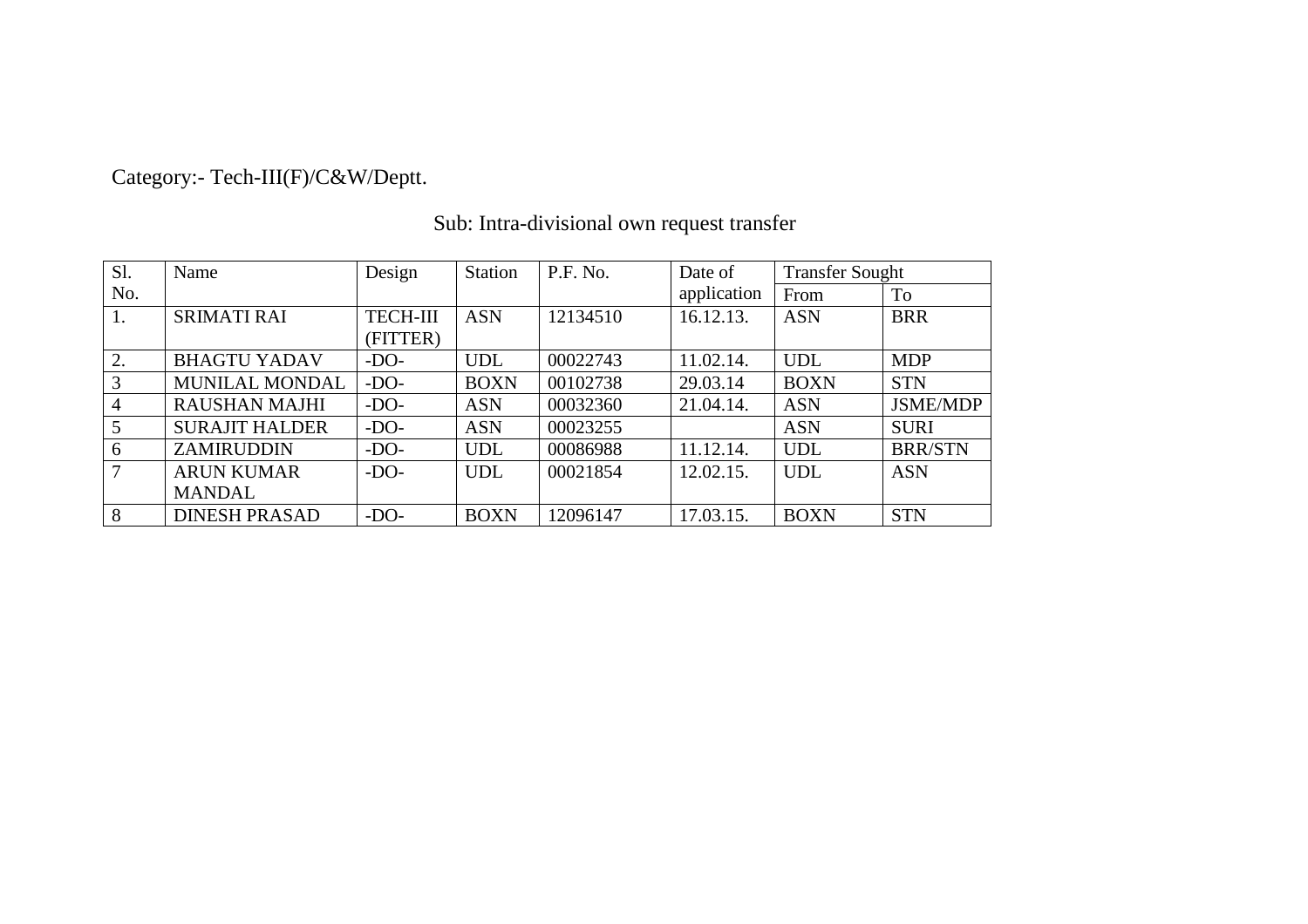Category:- Tech-III(F)/C&W/Deptt.

Sub: Inter-divisional mutual transfer

| S1. | Name $(S/sri)$      | Design          | <b>Station</b> | P.F. No. | Date of     | <b>Transfer Sought</b> |          |
|-----|---------------------|-----------------|----------------|----------|-------------|------------------------|----------|
| No. |                     |                 |                |          | application | From                   | To       |
| 1.  | <b>BASANT KUMAR</b> | <b>TECH-III</b> | <b>DSEY</b>    | 00063370 | 17.11.14    | <b>ASN</b>             | JMP/WS   |
|     | <b>CHOURASIA</b>    | (FITTER)        |                |          |             | DIVN.                  |          |
| 2   | DEEPAK KUMAR MONDAL | $-DO-$          | <b>ASN</b>     | 00035353 |             | <b>ASN</b>             | LLH/W.S. |
|     |                     |                 |                |          |             | <b>DIVN</b>            |          |
| 3   | KAUSHIK MUKHERJEE   | $-DO-$          | <b>UDL</b>     | 00012592 | 28.04.15.   | <b>ASN</b>             | LLH/W.S. |
|     |                     |                 |                |          |             | <b>DIVN</b>            |          |
| 4   | <b>LALIT BISWAS</b> | $-DO-$          | <b>ASN</b>     | 00062583 | 16.06.15.   | <b>ASN</b>             | LLH/W.S. |
|     |                     |                 |                |          |             | <b>DIVN</b>            |          |

### Sub: Inter-Railway mutual transfer

| Sl. | Name $(S/sri)$            | Design          | <b>Station</b> | P.F. No. | Date of     | <b>Transfer Sought</b> |                |
|-----|---------------------------|-----------------|----------------|----------|-------------|------------------------|----------------|
| No. |                           |                 |                |          | application | From                   | <b>To</b>      |
| 1.  | <b>SADHAN CHANDRA DAS</b> | <b>TECH-III</b> | <b>UDL</b>     | 00011121 | 24.12.14.   | <b>ASN</b>             | <b>KGP</b>     |
|     |                           | (FITTER)        |                |          |             | DIVN.                  |                |
| 2.  | <b>SUVASH CH. SAHOO</b>   | $-DO-$          | <b>DSEY</b>    | 00169985 | 28.05.15.   | <b>ASN</b>             | <b>BNDM</b>    |
|     |                           |                 |                |          |             | DIVN.                  |                |
| 3   | <b>SIYARAM MEENA</b>      | $-DO-$          | <b>BOXN</b>    | 00169973 | 07.04.15.   | <b>ASN</b>             | CDO/COAC       |
|     |                           |                 |                |          |             | DIVN.                  | H CARE         |
|     |                           |                 |                |          |             |                        | <b>CENTRE/</b> |
|     |                           |                 |                |          |             |                        | HNZM.          |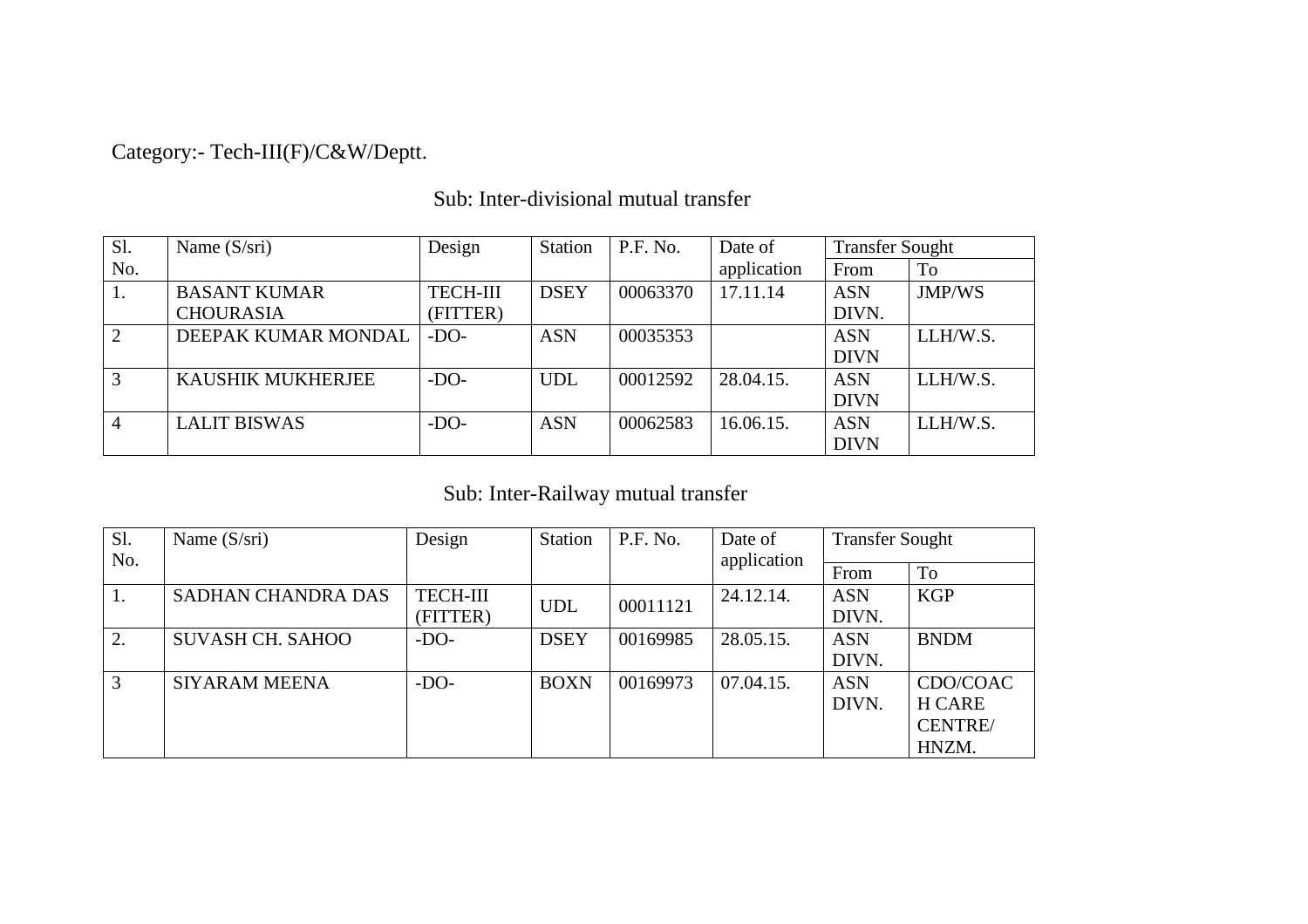# Category:- Tech-III(F)/C&W/Deptt.

# Sub: Inter-divisional own request transfer

| S1.            | Name $(S/sri)$    | Design          | Station     | P.F. No. | Date of     | <b>Transfer Sought</b>               |                   | Remarks |
|----------------|-------------------|-----------------|-------------|----------|-------------|--------------------------------------|-------------------|---------|
| No.            |                   |                 |             |          | application | From                                 | To                |         |
|                | N. K. SUROJIT     | <b>TECH-III</b> | <b>DSEY</b> | 00123048 | 10.03.14.   | <b>ASN</b>                           | LLH/W.S./SDAH     |         |
|                |                   | (FITTER)        |             |          |             | DIVN.                                |                   |         |
|                | <b>UTPAL DHAR</b> | $-DO-$          | <b>DSEY</b> | 00062285 | 24.07.14.   | <b>ASN</b>                           | <b>SDAH</b>       |         |
|                |                   |                 |             |          |             | DIVN.(KRISHNAPUR)/KPA<br><b>DIVN</b> |                   |         |
|                |                   |                 |             |          |             |                                      | WS.               |         |
| 3              | <b>HARI PADA</b>  | $-DO-$          | <b>BOXN</b> | 00012592 | 08.12.14.   | <b>ASN</b>                           | <b>SDAH DIVN.</b> |         |
|                | <b>DEMUHURI</b>   |                 |             |          |             | <b>DIVN</b>                          |                   |         |
| $\overline{A}$ | <b>SHIV KUMAR</b> | $-DO-$          | <b>BOXN</b> | 00169766 | 24.03.15.   | <b>ASN</b>                           | JMP/WS.           |         |
|                | <b>VERMA</b>      |                 |             |          |             | <b>DIVN</b>                          |                   |         |